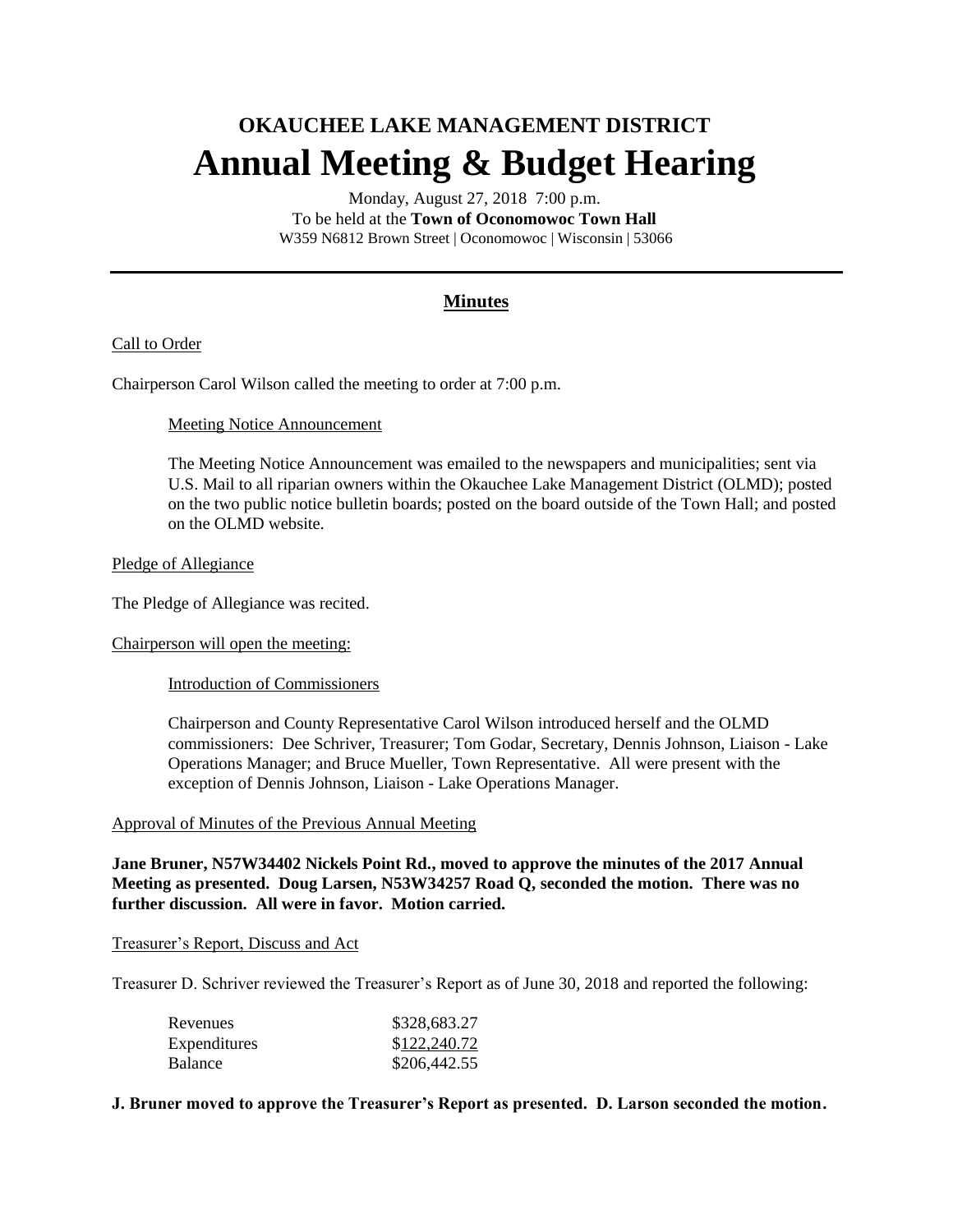Okauchee Lake Management District Annual Meeting Minutes August 28, 2018 Page 2 of 6

#### **There was no further discussion. All were in favor. Motion carried.**

#### Police Department Reports

Lake Patrol

Town of Oconomowoc Police Officer Andrew Williams was present and reported the following:

YTD Statistics from 2018 were:

| Patrol hours to date         | 466 |                                                           |
|------------------------------|-----|-----------------------------------------------------------|
| Accidents                    |     |                                                           |
| Citations issued             | 90  |                                                           |
| Boating OWI's                |     |                                                           |
| Warnings issued              |     | 343 (a ratio of 1 citation/5.17 patrol hours on the lake) |
| <b>Boater Safety Classes</b> |     | (due to lack of students)                                 |
|                              |     |                                                           |

**Tom Cardella, W343N5212 Gietzen Road,** questioned the patrol hours spent on the lake. A. Williams explained patrol hours often included weekends from 11:00 A.M. to 7:00 P.M. or later if there was an event. Holidays differed from those hours. Patrols generally occurred in four hour shifts with portions of the typical eight hour shift on the road and then the remaining four hours on boat patrol. Two boat patrols were typically available with two officers on each boat for safety.

Officer Williams reported the following:

| 2018 Okauchee Lake Boat Tie-Up-number of boats provided:       |
|----------------------------------------------------------------|
| (4)                                                            |
| (0)                                                            |
| 2(1)                                                           |
| (0)                                                            |
| 5 (Operating while intoxicated arrests noted in ()'s<br>above) |
|                                                                |

**Bob Sokolowicz, N64W34899 Road J,** questioned a recent boat fire. **Ron Boroski, W340N4859 Road O,** explained he was the boat owner with the recent boat fire. He had been boating for 30 years without a similar issue. He had been boating around the lake and was idling back toward his property when his engine died. There was no excuse for the engine stoppage so he turned on the blower and tried to re-start it to no avail. When he opened the boat's engine compartment there were flames inside. He was able to get off the boat and no one was hurt. He remained uncertain about whether the fire was caused by fuel or electrical issues. There did not seem to be an apparent cause for the fire.

D. Larsen requested an update on the human remains found in the lake in the past year. A. Williams explained the matter remained under investigation and all data had been sent to appropriate agencies.

**Lauren Smith, W336N6425 Lakeview Lane,** questioned whether citations were given for people boating too close to another boat. A. Williams explained the issue was that people were boating too close to shore or with jet skis too close to other boats. Jet skis were not allowed to be within 100 foot of a boat or within 200 feet of shore. Officers did their best to re-educate boaters and skiers about boater safety, Slow No Wake, etc. It was similar in situation to motorists on the roadway that needed re-education from time to time.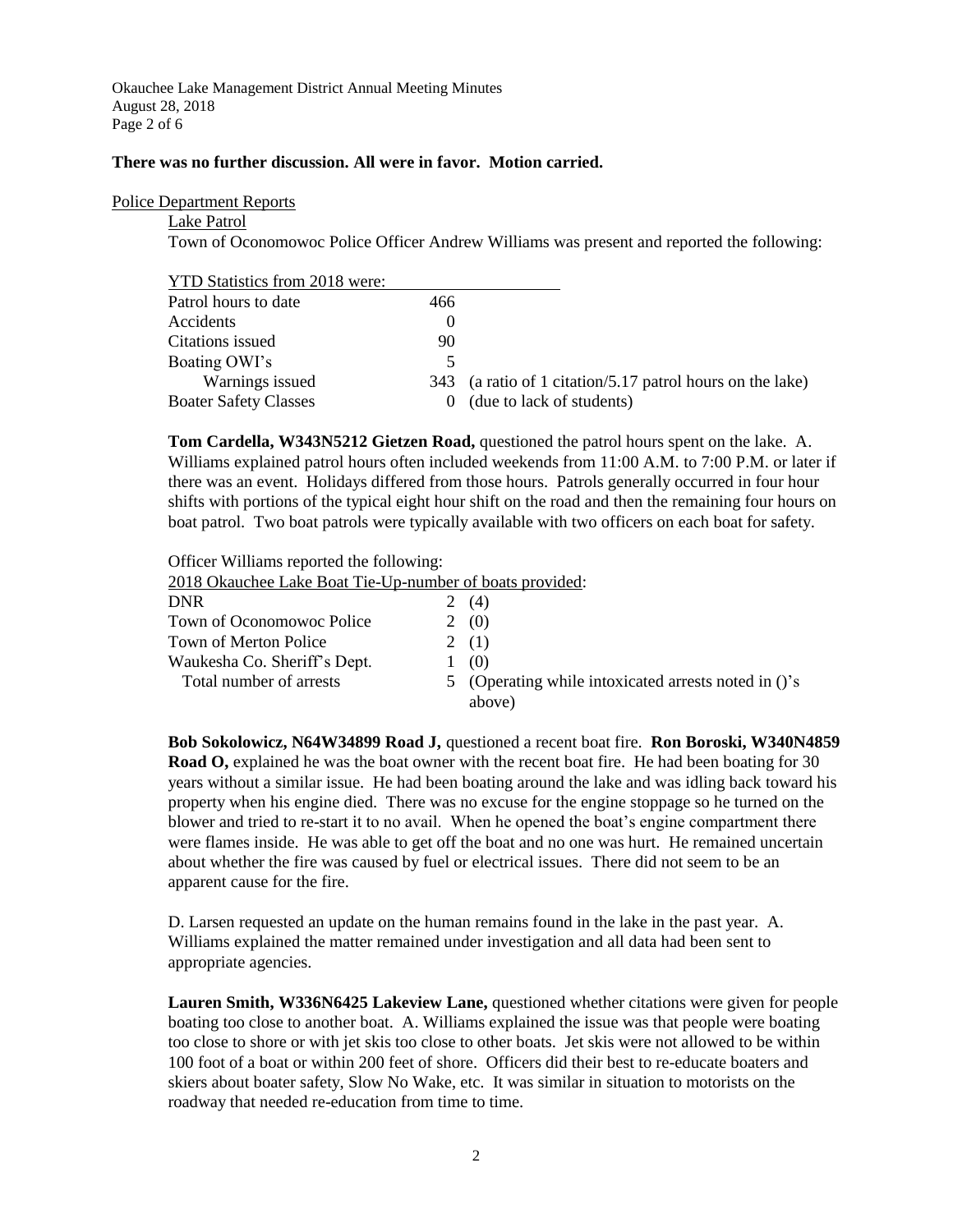T. Godar questioned whether vandalism was as prevalent as last year. A. Williams noted there had been more in the prior year than this year which was positive. While theft of boat contents was not as prevalent this year, people always lost items on the lake. There was a Facebook page titled "It Floated Away on Okauchee" where people posted lost and found items to be retrieved.

**Richard Koch, N55W34649 Road E,** suggested consideration should be given to requesting boaters that towed a skier to have an orange flag attached to the tow rope or boat for better visibility. In this way other boaters would see the flag and know that someone was being towed behind. Skiers could also wear an orange glove for visibility as well. This seemed especially important because the state laws changed that no longer required an observer when towing a skier. A. Williams noted tow lines were equipped with buoyancy balls in Missouri and it worked well to enhance visibility.

**Doug Grant, N53W34359 Road Q,** questioned the target subject for the radius rule that forbid skiers from skiing 360 degrees around a boat. A. Williams explained this was related to jet skiers most of the time. A boat would turn in circles to cause big waves and the jet skier would go faster and faster until eventually they fell. A boater that was continuously turning in circles would make a bigger wave that would impede use of the lake and this would become a problem due to high wave activity.

## Aquatic Plant Management Report

#### Discussion on Muskrat Control

**Arnold Groehler, Animal Damage Control Trapper,** explained his original intent with the spring portion of the 2018 Muskrat Control Program was to trap the entire lake in a week to ten days when the ice was out. He had worked the whole lake doing a third of the 13 miles of shoreline at a time and dividing the rest as he went around the lake. The early spring time of year was the primary mating season for muskrats and there was little weed growth so burrows could be located easily. In addition, there were fewer boaters on the lake and many piers were out of the water. He did not realize the number of residents that wintered away. When they returned to Okauchee Lake, they began calling him and he worked on the lake until mid-June to be able to take care of those residential properties. Overall, 319 muskrats were caught in spring with another 50 caught from mid-May to early July. There were still a couple traps out at this time. He would trap again in mid-November to allow boats and weeds to die down and most piers to be removed. Because Wisconsin continued to have warmer wetter summers, the muskrats responded by having larger litters three times a year. He recommended continuing the program in 2019 with a trapping in the early spring, again in May to make sure people had been taken care of around the lake, and once again in the fall. He had seen many other animals while out on the lake including raccoons, woodchucks, skunks and some red foxes with mange. When he trapped the muskrats this fall, he would set out cage traps for raccoons as well. If residents lived on a quiet bay then muskrats were likely in, on or near the property. If residents spotted a muskrat burrow on their property in the future, they should put a flag out to mark the location. This would help him a great deal when trapping in November. Many people wanted him to trap their property but had a boathouse full of items. If some items could be removed then he could get inside to trap, otherwise, it was difficult for him to access those properties. In addition, permission was required for A. Groehler to enter individual properties. A form could be filled out at the time of trapping or downloaded and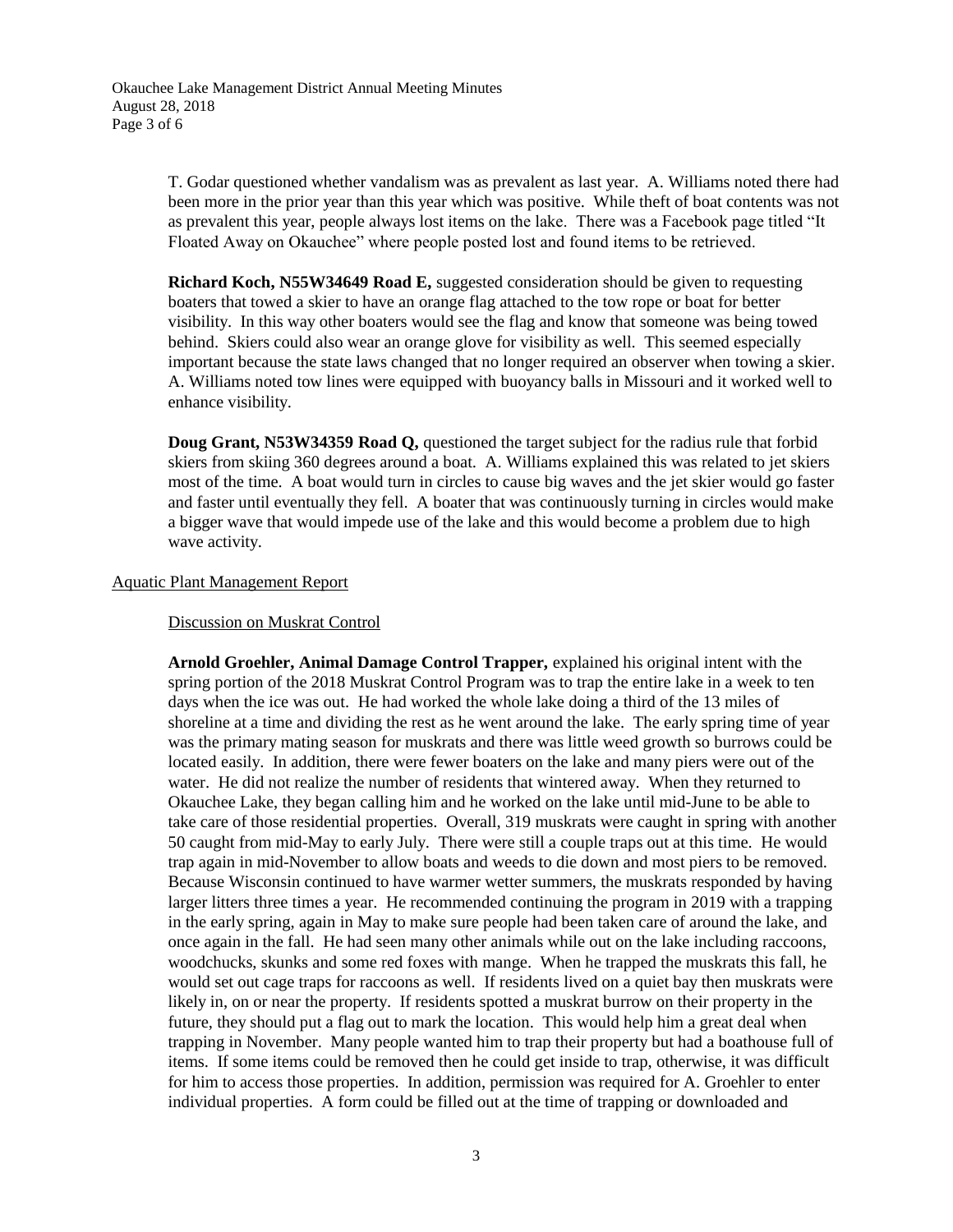Okauchee Lake Management District Annual Meeting Minutes August 28, 2018 Page 4 of 6

> printed from the "Forms" page on the OLMD website. Written permission and signature was required. Verbal authorizations were not allowed.

**Gary Steinmueller, Lake Operations Manager,** explained 192 truckloads of weeds had been removed from the lake at this time. Barges were bringing back five to six loads per day. The weed cutting crew had attempted to hit the "hot spots" before the weed growth exploded in the spring. The crew tried to respond to calls from all over the lake as best they could. The Highway C area had the most weed growth this year. That area had been cut 22 times with extra trips at the end of shifts or beginning of the day to attempt to clean up floaters. People had resorted to extreme measures in the past year with the use of power washers into the water. This only uprooted the weeds and stirred the silt. In addition, people had placed tarps in the lake in an attempt to suffocate the weeds. He asked that residents please do not do this. When coming through with the weed cutters, the blades could easily pick up the tarps that could then get tangled in the cutter and potentially kill someone. Cutters had hit bricks in the water or stakes and required repair as a result. G. Steinmueller was happy with the crew this year. They had worked very hard. The crew had been offered bonuses to stay as late a possible into the cutting season. The crew would be significantly reduced by the end of August. Advertisements had been placed in the newspaper for a fall crew with little response. He had used several websites, including Craigslist, Monster and posted ads in *The Journal Sentinel*. This year the crew had been hired at \$10.50 per hour. Most of the crew indicated they would return next year. The crew was given a \$0.50 raise for operating the barge and the cutters. All of the crew knew how to do both this year and he gave the crew a lot of credit for what they accomplished this year. They had worked very hard with heavy equipment. The cutters would run on a reduced schedule after the end of August; however, he would barge as long as possible.

L. Smith thanked G. Steinmueller and the crew for the diligent efforts this year. The crew was polite, hardworking and fantastic. She questioned the depth of the cutter. G. Steinmueller explained the cutter depth was to 5.5 feet. In shallow water, the cutters were not able to cut as well. Tops could be cut off but could not get any deeper. Areas such as Gastricks Bay and Stevens Bay were difficult to cut because of sunken logs and boulders. L. Smith questioned the "gunk" floating in the lake water near the river and by the Cranes Nest earlier this summer. G. Steinmueller explained this was a type of algae. It would not hurt anyone but was difficult to pick up along with the weeds because it wrapped itself around the weed stems. The gases would release and the algae would start floating and turn yellow. Once plants and algae turned yellow, they could no longer be easily picked up. The heat had increased the algae population throughout the summer as well. T. Cardella appreciated the cutting crew efforts noting the lake seemed to be better than Pewaukee Lake as a result.

D. Larsen suggested the use of Facebook for advertising. It was cheaper than a newspaper ad and had more viewers in the target audience than other sites.

R. Koch noted the weed problem seemed to increase after spring time. Many people had lawn services that sprayed the lawns. Fertilizer should not be applied on lawns next to the lakeshore. Discussion ensued. Use of fertilizer in certain areas was prohibited by state law and most commercial lawn services abided by the law. The use of fertilizer was often systemic from other runoff areas upstream.

On behalf of the OLMD, C. Wilson thanked G. Steinmueller and the entire lake crew for their hard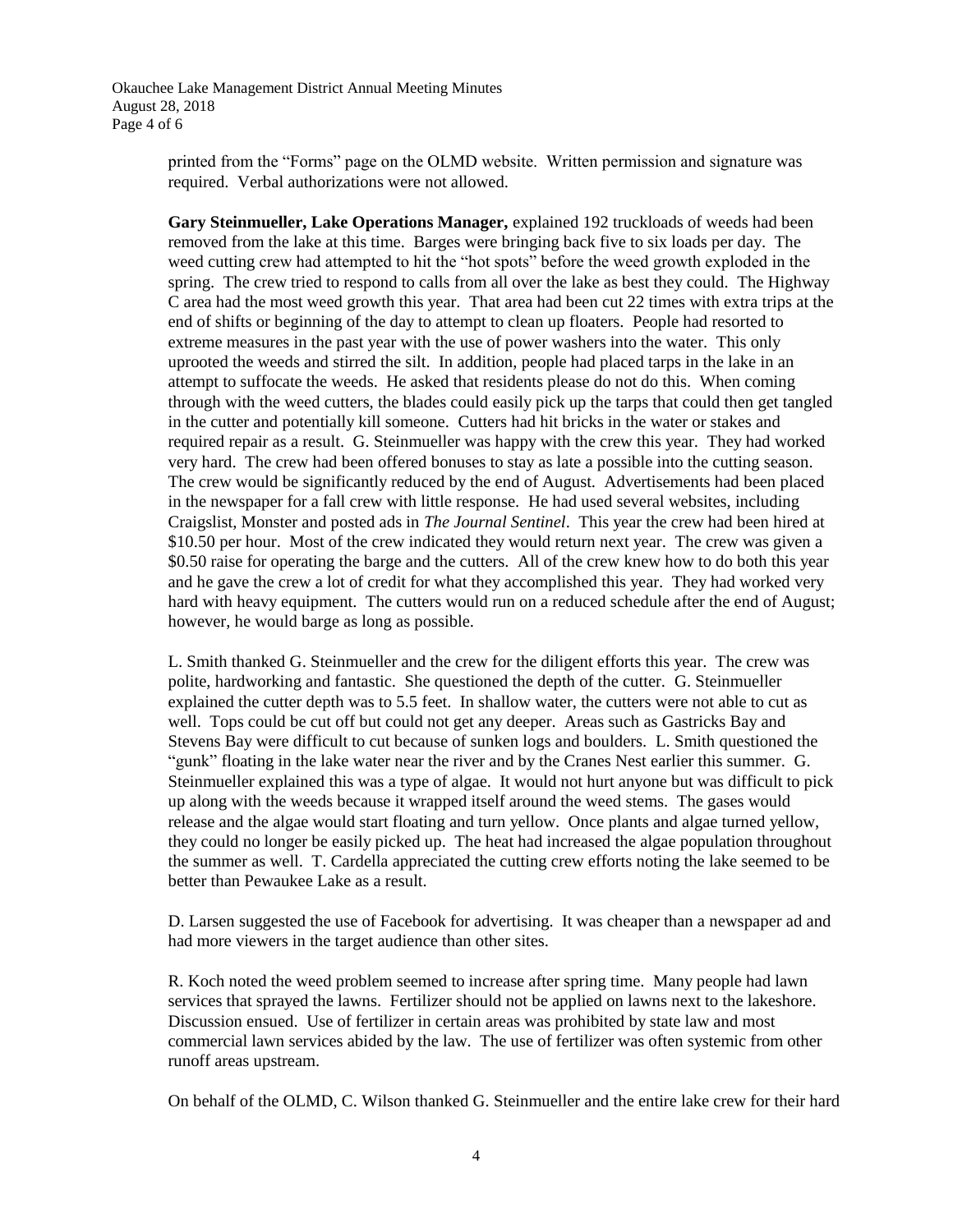Okauchee Lake Management District Annual Meeting Minutes August 28, 2018 Page 5 of 6

work this season. It was greatly appreciated.

#### Proposed 2019 Budget, Discuss & Act

D. Schriver reviewed the Proposed 2019 budget. Expenditures were anticipated to be similar to last year. Riparian property owner special charges relative to aquatic plant control were \$236.50 in the 2018 budget. The proposed 2019 budget noted the special charges for aquatic plant control to be \$259.90. The funding for the Muskrat Control Program was noted in the Goose Round-Up category.

**Scott Lovas, W343M6503 Bayview Road,** questioned whether the budget contemplated future projects and purchases including unforeseen equipment breakdown, etc. D. Schriver explained the reserves were the same amounts as in the past. R. Borowski clarified the newsletter expenses included the Muskrat Control Program and related mailings as well as the newsletter. Goose testing and Goose Round-up costs were included in Animal Control.

**Sandra Miller, N65W35103 Road J,** questioned the Clean Boats, Clean Waters program noted in the newsletter. T. Godar explained the program had been advertised in the newsletter and at other events with little response. The grant that funded the program would not provide enough payment for off-duty police officers as an alternative. A new strategy would need to be considered in the future. There were other groups in the area that were experiencing similar situations in getting the program started so a larger community conversation was also needed. B. Mueller also noted there was no running water at the new DNR launch site so the program was difficult to implement as a result. The grant money could not be used to put running water at the launch site.

## **R. Koch moved to approve the Proposed 2019 Budget as presented. S. Lovas seconded the motion. There was no further discussion. All were in favor. Motion carried unanimously.**

## Nomination of Candidate to the OLMD Board

C. Wilson explained that Commissioner Dee Schriver's three year term was complete and her Board position was up for re-election. C. Wilson then asked three times whether anyone in the audience would like to run for this Commission seat.

There were no volunteers.

## Self-introduction and Questions to Candidate from the Board and Floor

D. Schriver introduced herself, noting she was willing to serve another three year term on the Board.

#### Election of Commissioners

**T. Godar nominated Dee Schriver to the OLMD Board. The nomination was seconded by D. Larson . There was no further discussion. All were in favor. Motion carried unanimously. D. Schriver accepted and will serve a three year term from 2018-2021 as a Commissioner.**